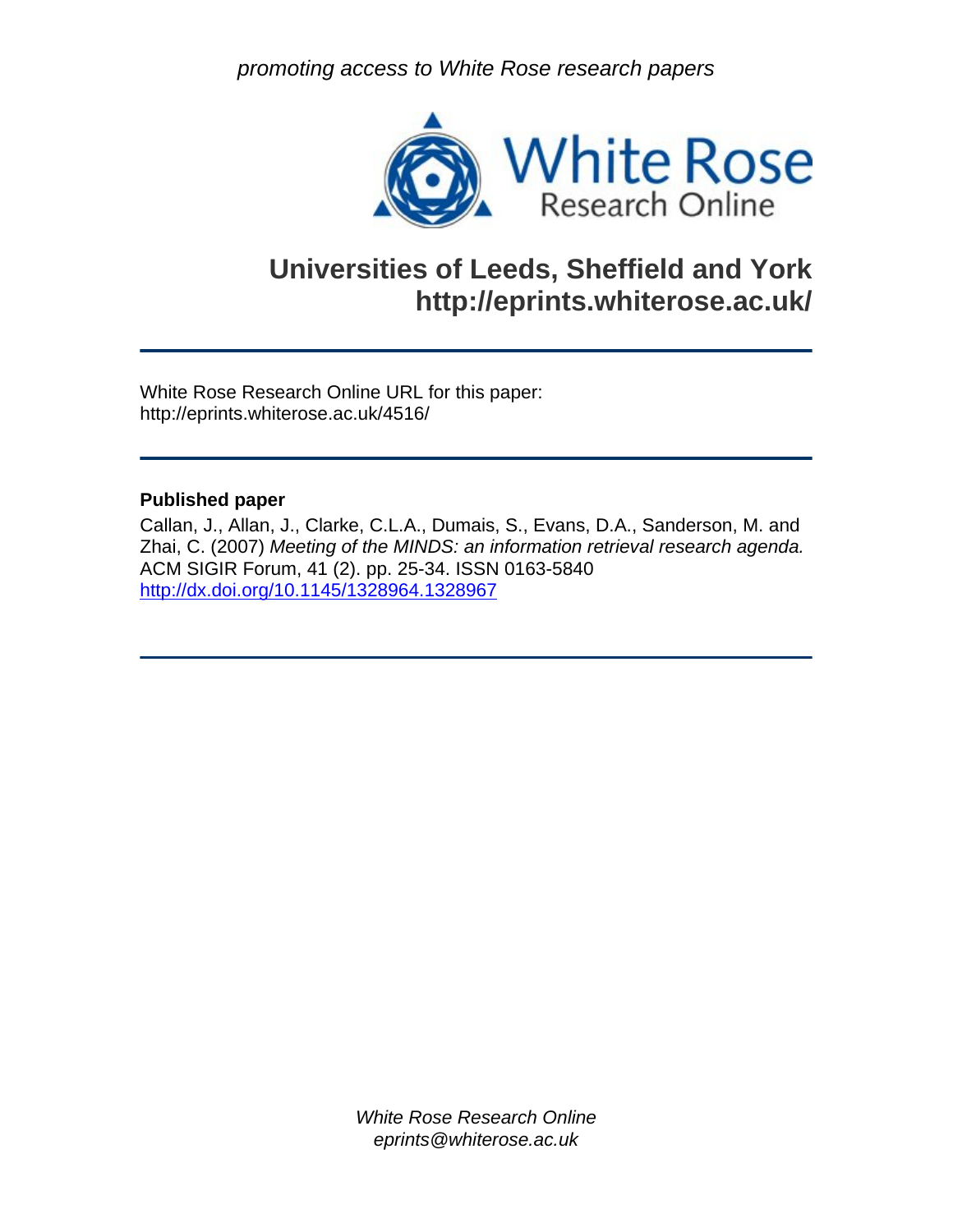# **Meeting of the MINDS: An Information Retrieval Research Agenda**

Jamie Callan, Carnegie Mellon University (Chair) James Allan, University of Massachusetts, Amherst Charles L. A. Clarke, University of Waterloo Susan Dumais, Microsoft Research David A. Evans, JustSystems Evans Research Mark Sanderson, Sheffield University ChengXiang Zhai, University of Illinois at Urbana-Champaign

*This report is one of five reports that were based on the MINDS workshops, led by Donna Harman (NIST) and sponsored by Heather McCallum-Bayliss of the Disruptive Technology Office of the Office of the Director of National Intelligence's Office of Science and Technology (ODNI/ADDNI/S&T/DTO). To find the rest of the reports, and an executive overview, please see http://www.itl.nist.gov/iaui/894.02/minds.html.*

# **1 Introduction**

Since its inception in the late 1950s, the field of Information Retrieval (IR) has developed tools that help people find, organize, and analyze information. The key early influences on the field are well-known. Among them are H. P. Luhn's pioneering work, the development of the vector space retrieval model by Salton and his students, Cleverdon's development of the Cranfield experimental methodology, Spärck Jones' development of *idf*, and a series of probabilistic retrieval models by Robertson and Croft. Until the development of the WorldWideWeb (Web), IR was of greatest interest to professional information analysts such as librarians, intelligence analysts, the legal community, and the pharmaceutical industry.

In the early 1990s a combination of inexpensive disk storage and the development of the Web changed the field dramatically. Organizations of every size began to amass digital document collections, and Web search companies began making copies of the Web. As document collections became large, search engines quickly became the preferred method of finding information. Perhaps most importantly, the Web evolved from a tool for scientists to a communications medium for the public. Suddenly everyone was a user of search engines.

The IR field has evolved rapidly during the last decade. Among the many noteworthy developments are multilingual and cross-lingual search; broader recognition of the importance of multiple document representations; new retrieval models based on statistical language models; the use of machine learning to set model parameters; the reawakening of interest in questionanswering; the open-source movement, which gives a broad research community access to free, high-quality search engines; and a great broadening of the IR research community. Among the less positive developments, the commercialization of web search has caused a significant shift in the balance of knowledge between industry and academia; large web search engines have Web data, user data, and computer hardware that researchers cannot begin to reproduce, raising concerns about the quality and relevance of some areas of academic research. The ways in which people produce, find, and use information are evolving rapidly, which means that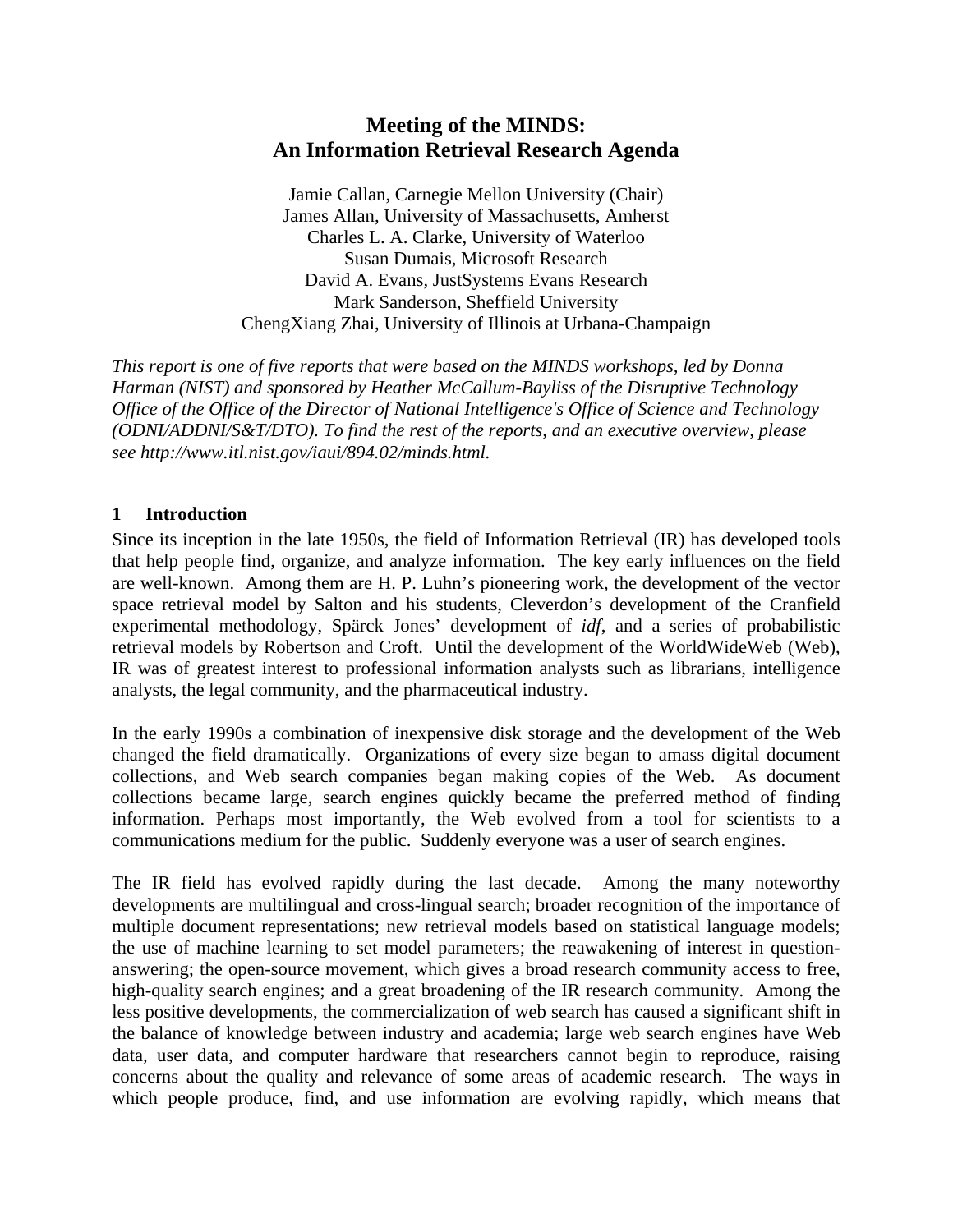information retrieval is far from being a "solved problem." Indeed, the increasing complexity and scope of IR systems has greatly multiplied the number of open research questions.

As our group considered the state of IR research, there was much to be proud of, but also some concern. IR has a strong tradition of serious experimental evaluation, which has served the field well, but which also can encourage incremental research on old corpora and discourage research on new topics that are difficult to evaluate. This report briefly surveys recent influences on the IR field, and then turns its attention to some topics that we believe the field should be considering seriously.

#### **2 Recent Influences**

The growth of online information demands powerful information management tools to help people manage information effectively and efficiently. As new data characteristics and application needs emerge, they raise new challenges for IR research.

Globally, the Web is no doubt the biggest force driving recent information growth. The complete freedom and low-cost of publishing on the Web have several implications from the viewpoint of information management. Firstly, the amount of online information has grown and continues to grow rapidly, making it a significant challenge simply to handle the *scale* of the Web. For example, it is impossible to maintain a complete and current index of all of the information on the Web, making Web crawling a new challenge. Secondly, there is no control over the quality of information. Spelling errors are common, the validity of information may vary significantly depending on the information source and author, and spam pages are intentionally created for profit or deception. Modeling *information quality* has become an essential component of Web search. Thirdly, the data and content are highly heterogeneous along every dimension, for example language, genre, and degree of content structure. *Data heterogeneity* raises challenges for all of the components in an IR system. Finally, the *users are now everyone*. The great majority of users are ordinary people with little search expertise who benefit greatly from userfriendly search support. The search activity of this large, worldwide user population creates log data that offers unprecedented opportunities to better understand users and improve search tools.

The amount of digital *enterprise information* stored by companies, governments, and other organizations has also grown very rapidly during the last two decades. In order to maximize productivity, it is essential to manage all of an organization's information so that it can be easily published, organized, transformed, and consumed. *Information integration* is especially important. Many of the characteristics of the Web data discussed above are also shared by enterprise data, especially the heterogeneity of data and ordinary people as users. One additional characteristic in enterprise search is that there is often a *task environment or context* associated with search, which can be leveraged to better model a user and provide appropriate task support.

As personal computers become common household appliances, people begin accumulating information individually. With distributed service providers, our personal information is often scattering among family computers, work computers, and the Internet (e.g., multiple email and blog accounts), making it a challenge to manage personal information. Personal information management shares some of the characteristics of public Web information and enterprise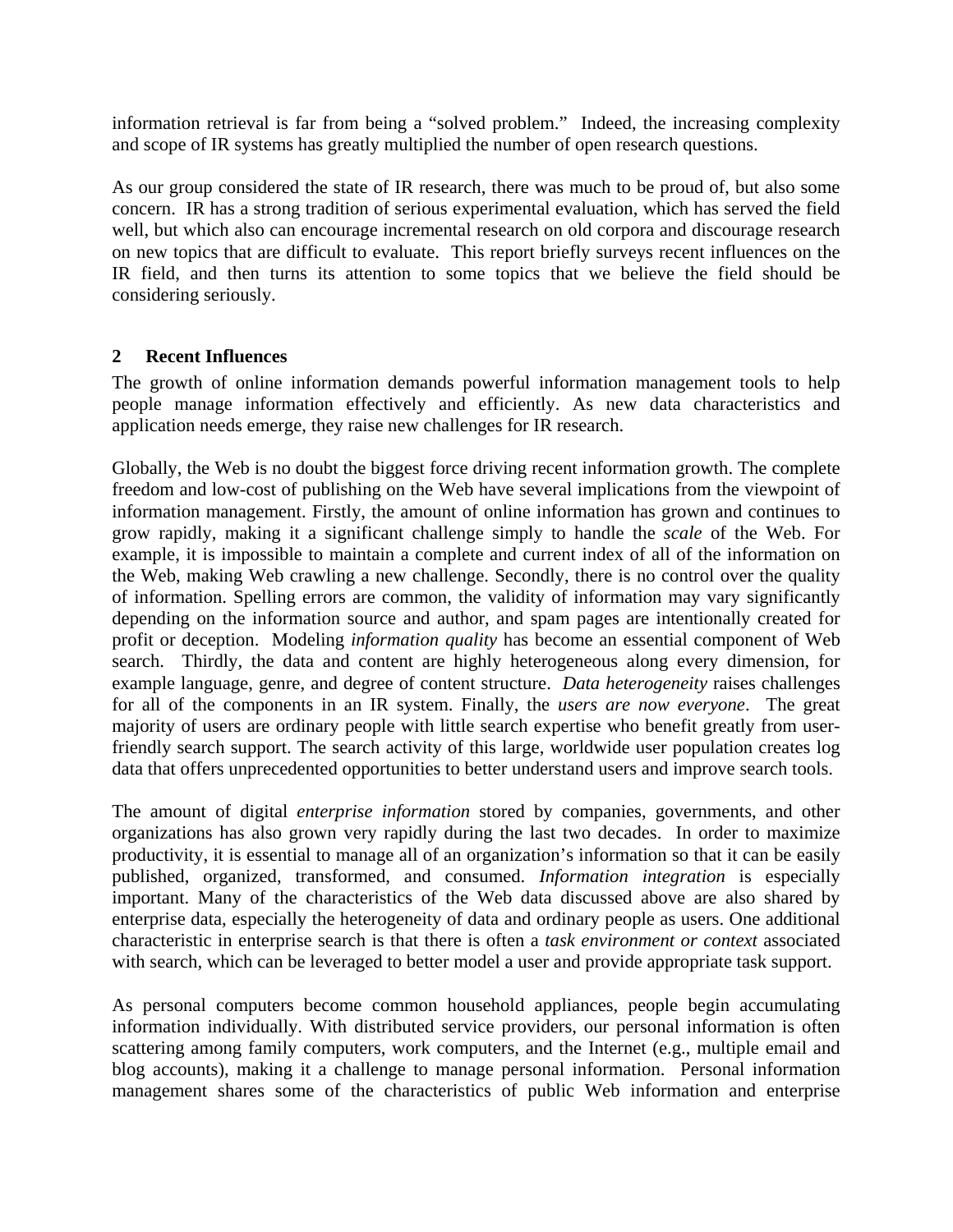information, but also includes *privacy protection*, which is widely recognized, but not yet widely studied by IR research.

These influences have affected recent research in information retrieval, and have motivated new evaluation tasks in influential evaluation workshops. For example, in TREC, the Blog, Enterprise, Genomics, Legal, and Spam tracks focus research attention on documents of different types, structure, and quality, as well as search in Web, email, medical, and legal domains. The CLEF workshop facilitates cross-lingual and European language retrieval research; in 2007, there were eight tracks addressing genres such as news, Web, and scientific documents. The NTCIR workshop addresses Asian and cross-Asian language tasks in both retrieval and summarization. The INEX workshop studies retrieval of structured (e.g., XML) documents. In addition to these search-oriented evaluations, DUC moves towards task-support by studying summarization of information.

The IR research community emphasizes empirical evaluation, so these evaluation workshops play a major role in directing research. Many recent IR research publications used evaluation resources created by these workshops. However, the field has only scratched the surface of the challenges people and organizations face in finding, managing, and using information now that so much information is available. Many challenges, such as contextualized search, personal information management, information integration, and task support, have not yet been addressed through such workshops.

In the rest of this report, we further elaborate some of the major challenges and present corresponding research agendas.

# **3 Aren't Commercial Search Engines Enough?**

The last decade has seen the emergence of large-scale commercial Web search engines (e.g., Google, Yahoo! and Microsoft). These search engines grew out of core research in information retrieval algorithms and systems, but also addressed the challenges of scale, combining link topology with content, and supporting navigational as well as informational tasks. These engines have transformed the way in which people find, publish and share information. For example, on any given day in September 2005, about 20% of Americans used a Web search engine.<sup>1</sup> In countries around the world, Web search engines have become one of the preferred methods of finding information.

Good search engines are also available, for free, for personal information stored on desktop computers.

Given the widespread availability of free text search and the highly competitive nature of the search business, is it still necessary for funding agencies to invest in information retrieval research? We believe that the answer is yes.

In spite of the tremendous success of Web search engines, Web search is still in its infancy. Many searches are unsuccessful (up to 50% of searches don't result in a single click), and even

<u>.</u>

<sup>&</sup>lt;sup>1</sup> Pew Internet and American Life Project.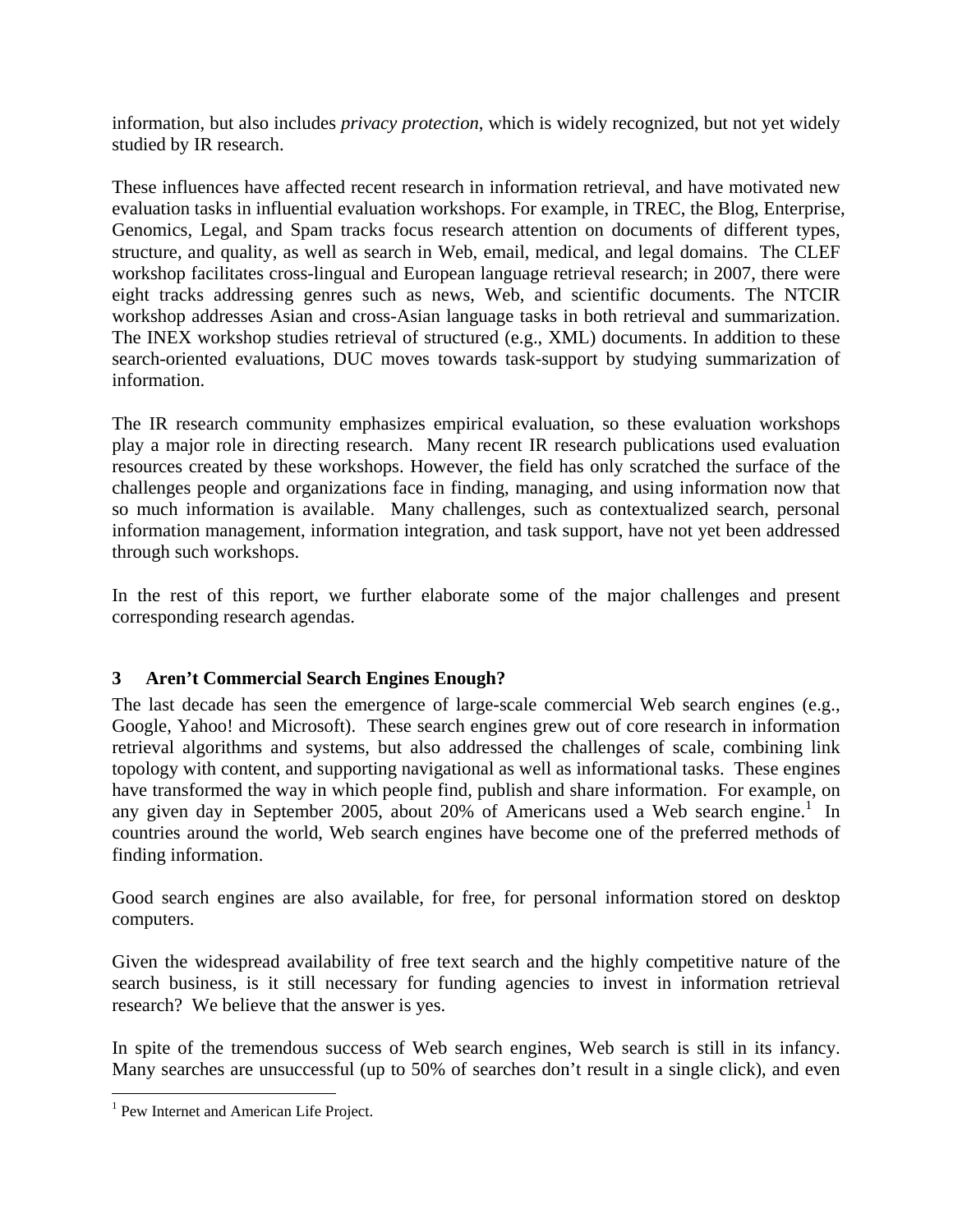those that are successful are often harder than they should be. The tools provided are rudimentary – searchers specify their information needs by typing a few words into a small rectangle, the system returns a long list of search results, and the searcher either follows a link or tries again. There are many challenges in extending search as we know it today, only some of which commercial search engines can or will take on.

An individual's information landscape is rich, cluttered, and diverse, for example including email, information stored on desktop computers at home and work, information resources provided by an employer, subscription-based resources, and blogs. Web search remains important, but it is just one part of an increasingly heterogeneous information landscape (see Section 4). Today's search engines generally ignore the context in which information is used, in part because they know a lot about general population behavior, but very little about an individual, her history, or the context of her current search (see Section 5). An increasingly important challenge for the coming decade is organizing, managing, summarizing, and mining the information people find (see Section 6); few people are able to use the tools available for these tasks today. There is surprisingly little good scientific data about how people use the information tools available to them today, or where today's tools fail to meet their needs, because experimental research methodologies haven't kept up with the rapid pace of change (see Sections 7 and 8). Finally, in recent years *software applications* have emerged as a new class of users (see Section 9); neither commercial search engines nor today's research search engines are designed for this new class of user.

It would be foolish to expect commercial search engines to do all that needs to be done in the coming years; they are profit-driven companies with specific objectives. Society has a long history of conducting basic science and making it available for others to build upon. The scientific community's responsibility is to discover new knowledge about how people seek, use, and organize information, and to develop new tools that assist people in achieving their goals. Some of what the scientific community discovers will be immediately useful to today's commercial search engines; some of it may be the seeds of tomorrow's new companies.

# **4 Heterogeneous Data ("Everyday Data")**

IR research has traditionally focused on well-edited text, such as newspaper articles, journal papers, and Web pages. While well-edited text may remain the central data type, many people use a richer variety of formats and media, including blogs, instant messaging, text messaging, email, speech, video and images. Their information is acquired from diverse sources, and varies widely in its level of quality and trustworthiness. Some sources of information—for example, email, the Web, and instant messaging—may include information from adversaries attempting to deceive, defraud, or otherwise cause harm. Software applications may automatically provide document structure, text-level annotations, or rich metadata.

This hodgepodge of data presents challenges and opportunities for IR systems. The volume and complexity of the data generated by these sources precludes any possibility of manual cleaning or organization. While an IR system might filter out material that is outright harmful or adversarial, such as spam or viruses, the remaining material must be retained and made available for searching and browsing. The challenge increases when information arises as a mixture of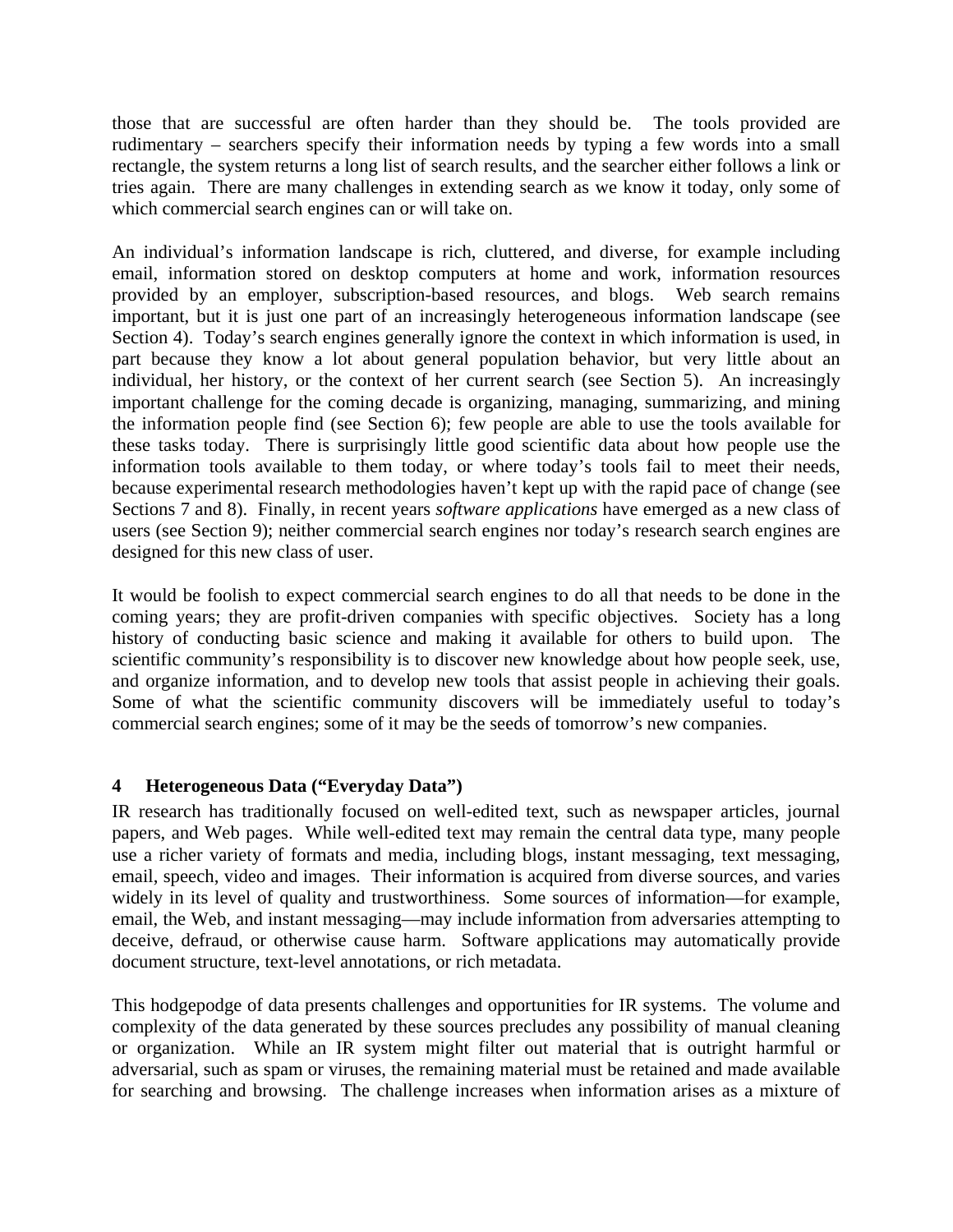data types. For example, a recorded meeting or presentation might consist of a mixture of audio, video, slides, and notes. A transcript might be extracted from the audio, text and images might be extracted from the slides, the material might be automatically annotated by natural language processing, or manual tagging may be added incrementally as users access the information at later times.

To cope with this mixture of data, IR systems must seamlessly integrate and correlate information across a variety of media, sources, and formats. The relationships between diverse elements must be apparent to the IR system, and must be exploited to improve information access. Each source and format cannot have its own interactive search interface. The IR system must seamlessly merge information and adapt its presentation as new sources become available, learning from implicit user feedback as appropriate.

Substantial research is required to create IR systems capable of the required flexibility and adaptability. New retrieval models incorporating multiple sources of evidence must be developed. Tools to properly triage and integrate information from diverse sources must be implemented. Finally, new evaluation methodologies are needed to measure the performance of these systems.

# **5 Heterogeneous Context**

Today's retrieval systems are the same for everyone regardless of who they are, where they are, when they are searching, what they are searching for, and why they are searching. As information technologies are used by an increasingly diverse user population for increasingly diverse tasks (finding, learning, monitoring, communicating, planning) search technologies and interfaces will need to be extended and improved. Consider, for example, a teacher preparing a lesson plan on global warming. Web search engines currently provide them with very minimal search and information management tools – the teacher issues a query by typing into a tiny search box, evaluates a long list of results one at a time, cuts and pastes interesting possibilities to a document or slide deck, and then repeats this process, over and over again. Understanding, representing and exploiting contextual information can transform how people perform this and other information discovery, analysis and synthesis tasks.

While there are many different factors that characterize searchers and tasks, three important classes of contexts seem widely applicable. First, our tools must do a better job of *understanding the user* who is asking the question and the previous knowledge and skills that she brings to bear on the problem. It is important to note that by "user" we mean both individuals as well as larger social or organizational groups (e.g., doctors, grade-school students, mobile users with small devices) that might be satisfied by different kinds of information resources. Representing the user includes understanding both short-term characteristics, such as the previous queries they have issued or sites visited in the session, and longer-term characteristics and preferences, such as the kinds of information they create and read, or their expertise in the domain of interest. Characteristics of users could be modeled using a wide range of formalisms using information gathered either implicitly or explicitly. Second, the field needs to better understand and represent the underlying *information domains* (see also Heterogeneous Data, above). Instead of returning a long list of results, richer analyses of information sources would allow our tools to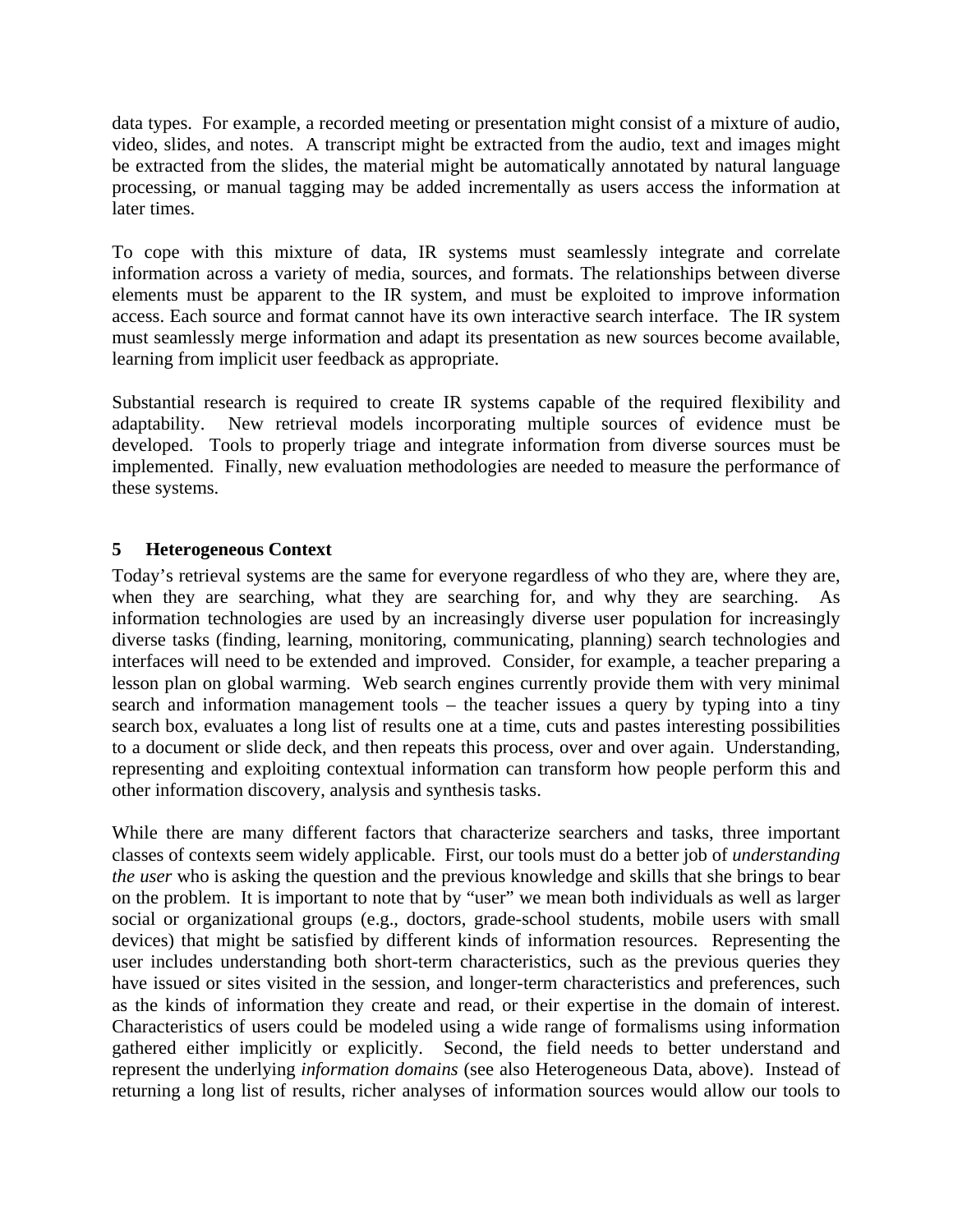show relationships across documents as well as richer entities within documents. Content, metadata and usage patterns are key sources of information that can be used to identify relationships. Finally, the *larger task* the user is trying to accomplish shapes both the kinds of information that is needed and how it should be presented. There are few tools to help people organize and digest information.

Search is not the end goal. It is a tool that can help people accomplish other tasks – certainly a very important part of the process, but only a part. The more our tools understand the context of the search – the user, the domains of interest and the large tasks – the better they can deliver the right information to the right people in the right way.

#### **6 Beyond the Ranked List: Information Analysis & Organization**

Traditional IR has emphasized matching query terms (often just "keywords") to document content, largely because it requires very little understanding of language meaning. Relevance ranking is a natural refinement to the simple process of returning documents in the order in which they are found; indeed, important and effective methods have been developed that make ranking a genuine "feature" of IR systems. Many ranking approaches make use of the distributional characteristics of terms in collections and local document contexts (e.g., idf x tf type term weighting schemes) to establish document scores. On the Web, such techniques have been augmented by methods that take advantage of the explicit cross-document citations (links) that characterize hypertexts (e.g., providing "authority" scores via algorithms such as PageRank) to further discriminate among documents. In all cases, the goal is to return to the user "the best documents first" – which is an important system function when the documents "hit" by query terms may number in the millions.

However, while some kind of ranking will no doubt be part of any modern IR system, the problems of heterogeneous data, scale, and non-traditional discourse types reflected in the documents, along with the fact that search engines will increasingly be integrated components of complex information management processes, not just stand-alone systems, demand new modes of system response to a query. When a person searches e-mail, she may not be interested in retrieving a set of ranked messages. Instead, she may want a minimal set that displays the history of a correspondence (not necessarily found in a "thread"). When a person looks for information on a health problem, she may not want expert-grade authoritative articles, but a few that are representative of the health-professional view. In short, as people move from finding documents to using them, and as the user model is enriched from a set of query terms to a rich context combining goals, work history, social relations, and more, relevance ranking is likely to become less dominant.

One of the problems of ranked lists is that they do not reveal relations that may exist among retrieved documents. Highly similar documents (possibly copies or version of the same document) may be retrieved as separate items; documents that are parts of a common source (e.g., a book) are disconnected in the ranked list; material that is critically ordered in time (e.g., email correspondence or software documentation notes) is presented without consideration of history. We can imagine techniques to address any one such problem  $-$  e.g., clustering at high threshold to remove or group redundant documents – but there is today no general methodology for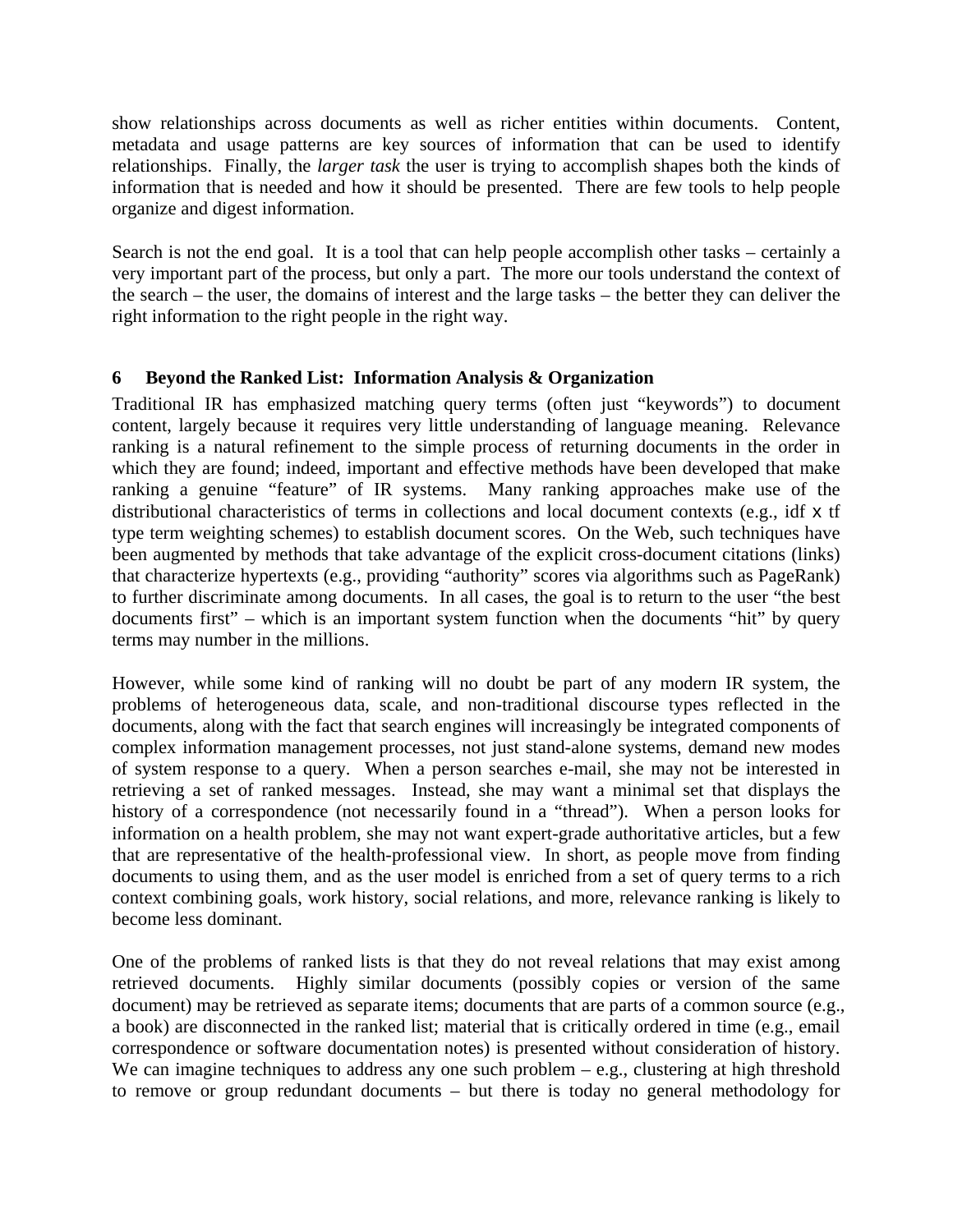matching the system's response to the type of information in the response set or to the user's task or need.

To begin to address this problem, we believe the next generation of IR systems will have to provide specific tools for information transformation and user-information manipulation. Tools for information transformation in real time in response to a query will include, for example, (a) clustering of documents or document passages to identify both an information group and also the document or set of passages that is representative of the group; (b) linking retrieved items in timelines that reflect the precedence or pseudo-causal relations among related items; (c) highlighting the implicit social networks among the entities (individuals) in retrieved material; and (d) summarizing and arranging the responses in useful rhetorical presentations, such as giving the gist of the "for" vs. the "against" arguments in a set of responses on the question of whether surgery is recommended for very early-stage breast cancer. Tools for information manipulation will include, for example, interfaces that help a person visualize and explore the information that is thematically related to the query. In general, the system will have to support the user both actively, as when the user designates a specific information transformation (e.g., an arrangement of data along a timeline), and also passively, as when the system recognizes that the user is engaged in a particular task (e.g., writing a report on a competing business). The selection of information to retrieve, the organization of results, and how the results are displayed to the user all are part of the new model of relevance.

# **7 What Do People Really Do?**

Many people have access to many search engines and many document collections, as well as many *types* of search engines and document collections. Many people also have access to text analysis and mining tools, primarily through Web sites or enterprise software. IR tools are now "everyday" tools for many people. In spite of this widespread use, surprisingly little is known about how most people use information retrieval tools "everyday", in part because much of the data they search or analyze is personal, private, or confidential. IR does not have well-developed methodologies for working with such data or producing reproducible research from it, so this type of research tends to be neglected. Instead, the field remains bound to research methodologies defined in the early 1970s.

Industry has learned to study how people search and interact with data in their daily lives. Web search engines, large digital libraries, and e-Commerce sites have well-developed methodologies for tracking users and their interactions with information resources. However, companies do not share such information easily, for competitive reasons and because of the same privacy issues that hamper the research community, so this knowledge is confined within individual companies. Although there is value to having such basic knowledge in the public domain, it will remain in the private sector until IR has "off-the-shelf" privacy preserving research methodologies.

A modern research methodology for information retrieval user studies would require pervasive awareness of, and techniques for, anonymization and privacy protection, perhaps developed in collaboration with researchers who have studied privacy issues in other fields (e.g., medicine). One approach is to develop methods that allow usage data to be shared; this may be a difficult goal to achieve. An alternate approach is to develop standard tools and methodologies for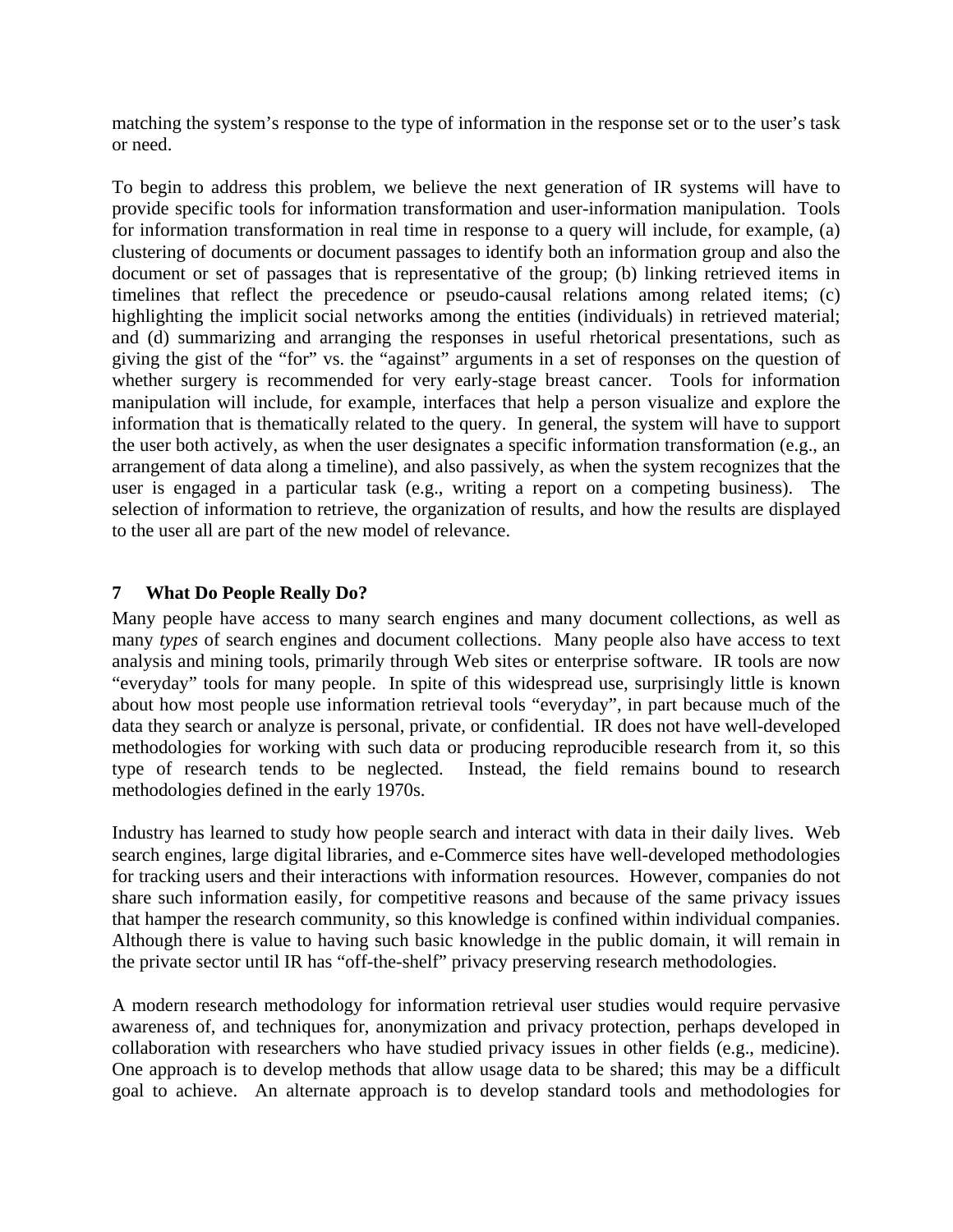capturing usage data, to make it easier to do this kind of research, and to make it more likely that experiments by different people are roughly comparable even if conducted on different users.

IR has been well-served by the Cranfield experimental methodology, which is based on sharable document collections, information needs, and relevance assessments. However, as the field develops the tools to study how users actually use information retrieval tools on a daily basis, it is likely that a broad reassessment of IR experimental evaluation will occur. Today's tools provide little guidance in how to evaluate the display of search results, document clustering, or other system components that people use every day. All areas of IR research can probably benefit from studying real users "in the wild".

#### **8 Evaluation**

Information Retrieval is an empirical science; the field cannot move forward unless there are means of evaluating the innovations devised by researchers. IR has been a leader in Computer Science in understanding the importance of evaluation and benchmarking; thanks to the efforts of academics in the US and UK, the field established large-scale shared evaluation platforms in the 1960s and 70s. The platforms inspired the modern evaluation campaigns of today: TREC, CLEF, NTCIR, INEX, etc. However the methodologies conceived in the early years of IR and used in the campaigns of today are starting to show their age and new research is required to understand how to overcome the emerging twin challenges of scale and diversity, and how to go beyond the well-established Cranfield experimental methodology.

#### **Scale**

The methodologies used to build test collections in the modern evaluation campaigns were originally conceived to work with collections of tens of thousands of documents. The methodologies were found to scale well, but potential flaws are starting to emerge as test collections grow beyond tens of millions of documents. Potential solutions are being investigated, but the long term stability of the test collections formed with the new approaches is still unclear. The large search engines have their own solutions, but their approaches are extremely costly. Support for continued research in this area is crucial if IR research is to continue to evaluate large scale search.

#### **Diversity**

With the rise of the large commercial Web search engines, some believed that all search problems could be solved with a single engine retrieving from a one vast data store. However, it is increasingly clear that evolution of retrieval is not towards a monolithic solution, but instead to a wide range of solutions tailored for different classes of information and different groups of users or organizations. A search on any popular Internet engine returns a Web search along with a range of alternate options for the user to explore: search of images, news, discussion groups, books, products, academic sources, etc. Each tailored system on offer requires a different mixture of component technologies combined in distinct ways and each solution requires evaluation. The growth of collection types potentially searchable shows no sign slowing. Diversity is particularly acute in enterprise search where vendors tell stories of having to re-tune their search engine for each organization they sell their software too. Each re-tune, demands a new test collection.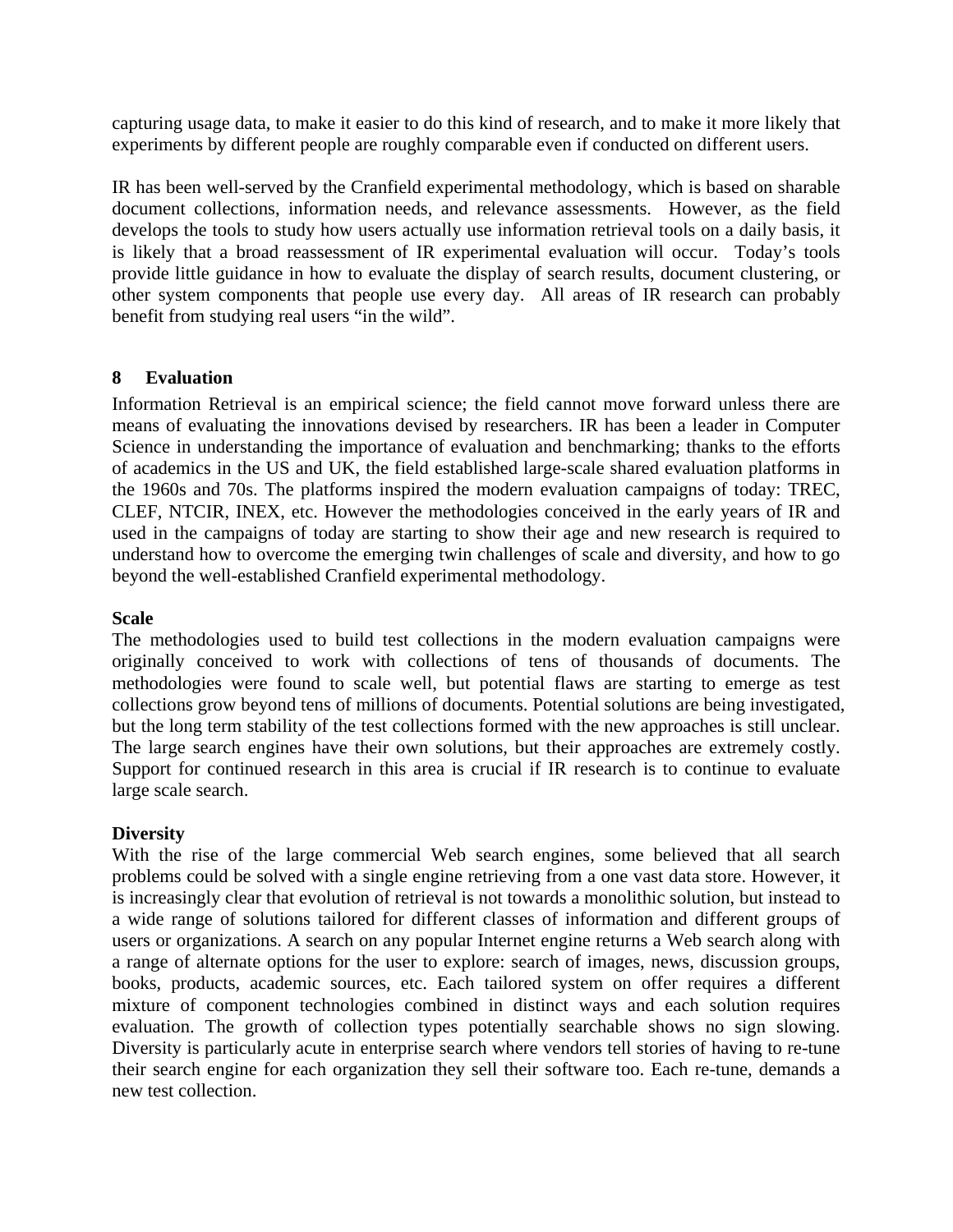One might think that the plethora of worldwide evaluation campaigns (TREC, CLEF, NTCIR, INEX, etc) and their broad range of tracks could keep up with the growth in search applications. However, there are only between 100-200 public test collections available at the moment. This number only scratches the surface of what is required. Up until now test collections have been formed by large numbers of researcher groups working together to build a collection. In an environment of diversity, although there will still be search problems that many may wish to address collectively, there will be more search problems that are only tackled by individual researchers or research groups. To address the diversity problem, it will be necessary to determine reliable methods of test collection formation that can be conducted by single organizations or individuals. As with the problems of scale, research is starting to be conducted in this area, however, much is still to be done before a rigorous reliable methodology for testing is determined by IR researchers.

#### **Beyond the Cranfield Methodology**

We have argued in Sections 5 and 6 for the importance of understanding the context in which a search is performed, and of having tools that help a person organize and analyze retrieved information. How should such search improvements be evaluated? The use of context poses a severe challenge to the notion of a test collection, which will need to include rich user and task models. Evaluation of new tools will require development of new metrics and methodologies; the difficulty of evaluating clustering algorithms – an old and well-established research area that doesn't have correspondingly well-established metrics – reminds us that robust and wellaccepted experimental methodologies are significant research accomplishments that do not happen often. If the past is any guide, a lack of well-accepted experimental methodologies will be a significant obstacle to making some of the improvements suggested in preceding sections.

# **9 IR in Service of Human Language Technology Applications**

IR research during the last forty years has focused on finding, organizing, and summarizing information for use *by people*. However, during the last decade *software applications* have emerged as a new class of IR system users. Question answering and information distillation systems are examples of this class of applications. The typical architecture involves a text search engine to efficiently gather "raw" information from a text database, and more sophisticated or specialized processing on the returned documents. In much the same way that e-Commerce systems are built on relational database systems, these applications are built on search engines.

Although this emergence is underway, current text search engines are designed for the kinds of information needs that people have, not the kinds of information needs that software application has. In cross-area discussions among the MINDS groups, people from other research areas described different types of information needs. For example, a speech recognition system might form a language model of the last few minutes of speech (perhaps it is about basketball), pass it to a search engine as a "find similar documents" query, receive back a set of documents (about basketball), and use them to form a more accurate language model for predicting the speech that will be encountered next.<sup>2</sup> Machine translation and natural language processing researchers described similarly specialized needs, for example, support for recognizing viable translation

 2 Thanks to Sanjeev Khudanpur for this example.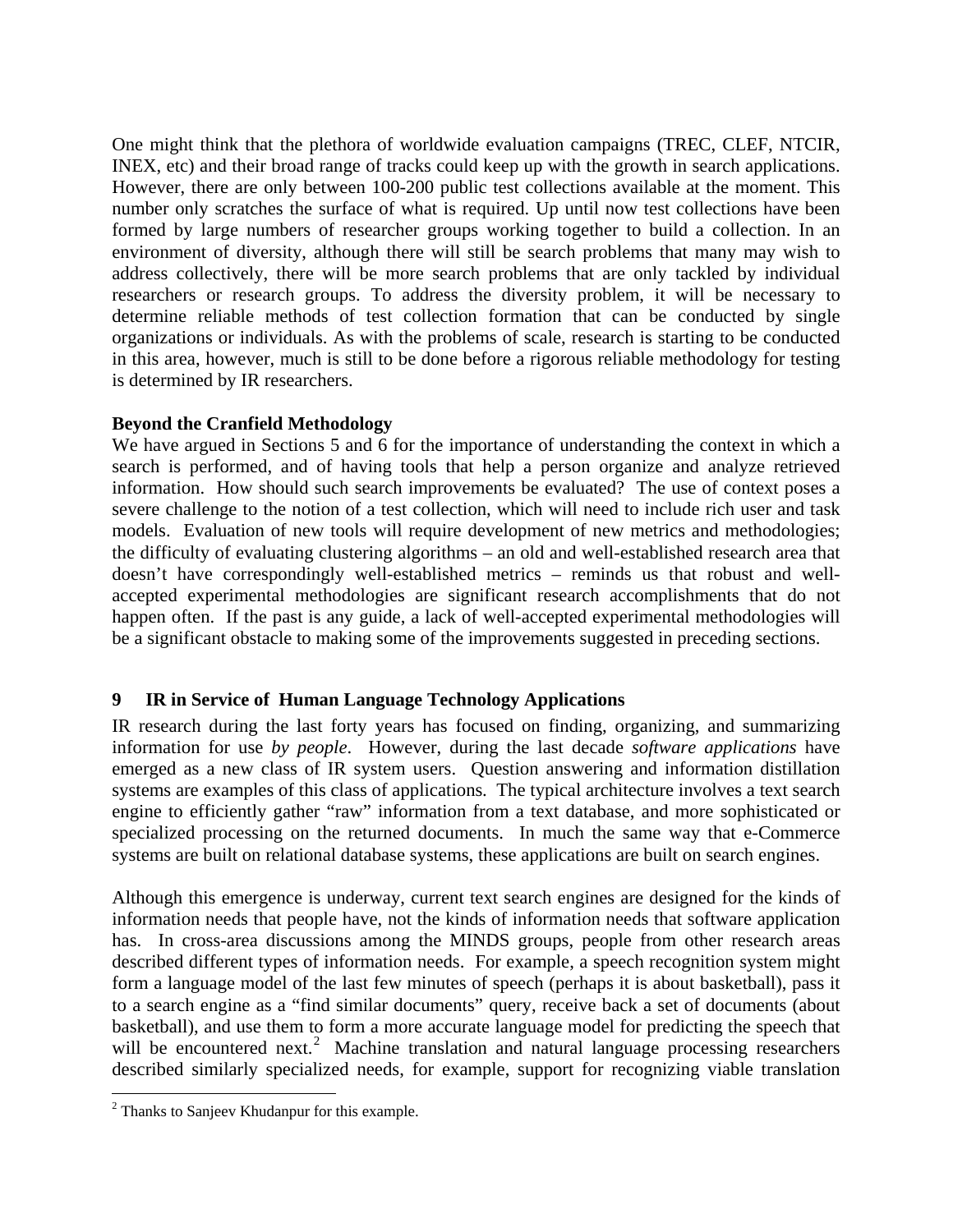hypotheses, constructing parallel/comparable corpora, and extending concept hierarchies. The common theme was that their research requires routine access to large text databases. Often there is a specific information need that requires quickly gathering a "small" amount of text – just what full-text search engines are designed to do.

Recognizing and providing strong support for search by software applications is important because much recent human language technologies research is now data-driven. NLP, MT, and speech researchers need routine access to large corpora. Currently they must build specialized "one off" solutions to obtain such access; what they need is text search engines that support their information needs.

There is little systematic study of the information needs of typical software applications across human language technology, and how to support them well, but one might make some guesses about some of the required elements. Many of the required elements are rooted in longstanding IR theory, if not so much IR practice. Search engines may need to routinely support multiple representations of a text, for example, a text-based representation, (hierarchical) text annotations, metadata, and/or controlled vocabulary representations. Retrieval models and query languages developed for structured (e.g., XML) documents might be extended to support multiple, looselysynchronized representations. Greater study of indexing methods and optimization may be required to provide efficient support for some types of information needs.

The transition to supporting the information needs of software applications is already underway, but it proceeds haphazardly, and with little recognition by the field. Greater recognition by both researchers and funding agencies would accelerate this trend, eventually producing a new generation of search engines that would better serve both interactive users and a broad set of language-based software applications.

# **10 A Common Core of Research**

As described in the preceding sections, we believe that the IR research community should focus on several key challenges, among them heterogeneous content and context, information analysis and organization, and new evaluation paradigms. With a few notable exceptions, IR research collections are limited to data of a single kind, for example collections of newswire, blogs, recognized spoken news, or email messages; a key challenge is constructing and using massive collections of data of varying genre, different topics, and numerous formats. The quintessential IR problem has been search, but once information is found, it is just as important to impose or find structure in the midst of a mountain of data; progress on this problem is hampered by insufficient models of long-term user behavior and preferences, by a limited understanding of how data is usually organized, and by the lack of theories and techniques for acquiring that information. Finally, the Cranfield evaluation methodology has been the foundation of substantial advances, however it does not easily extend to the highly dynamic and nearly ubiquitous way in which IR is now used, or many problems that are becoming important; new experimental methodologies are required.

These challenges encourage researchers to take a broader view of information, users, and tasks, which we believe will lead to significant improvements in IR techniques.